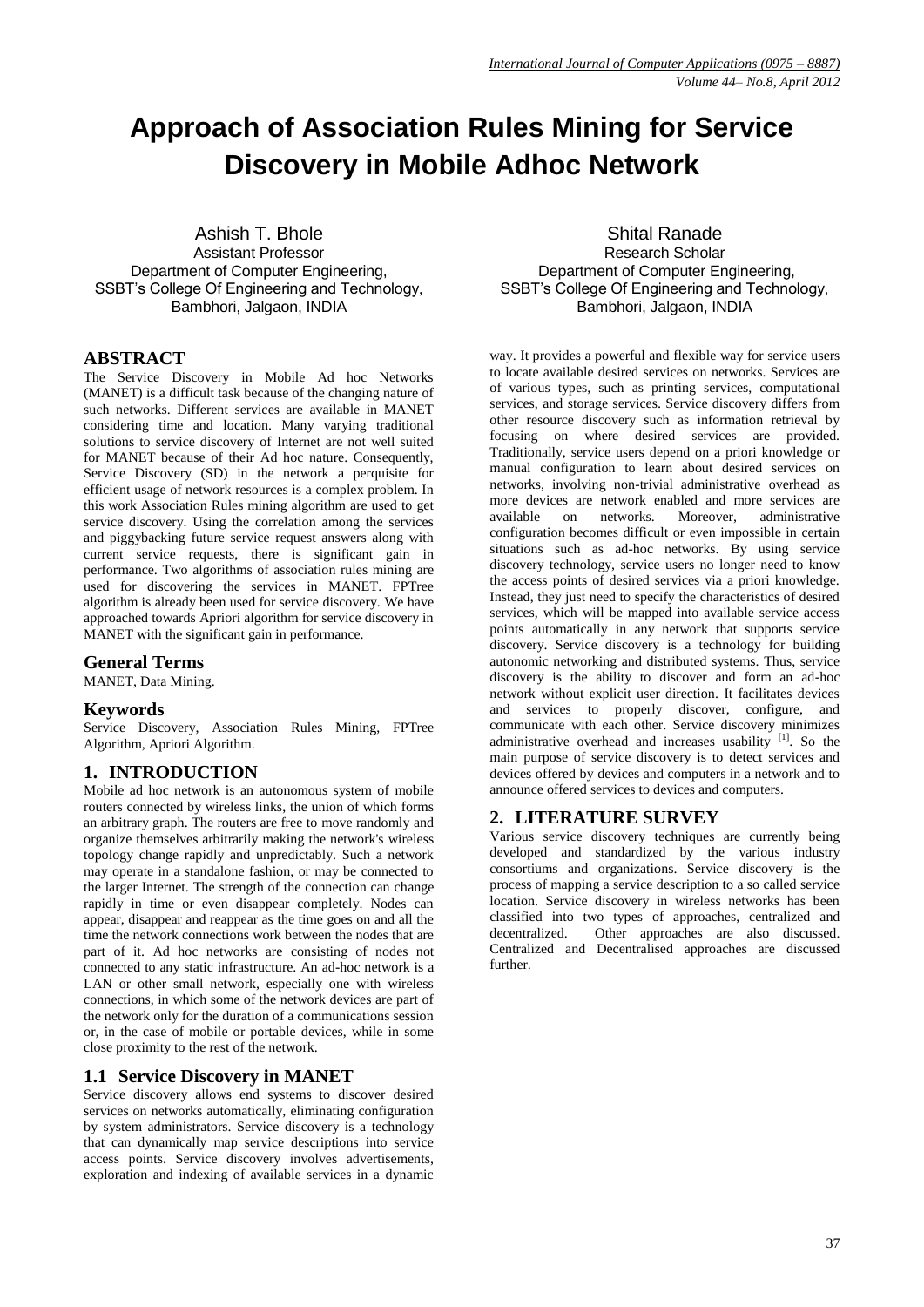## **2.1 Centralized Approaches**

Centralized service discovery is the one in which one dedicated server; named *directory agent* is responsible for registering and maintaining a database of all the services present within the network nodes. These service providing network nodes are termed as *service agents.* Every service request and response is routed through *directory agent.* Some conventionally adopted protocols, including Sun"s Jini, the service directory service Universal Description, Discovery, and Integration, DReggie, Light Weight, rely on a central directory to register and discover services.

Jini [2] is a distributed service-oriented architecture developed by Sun Microsystems. JINI system provides mechanism for service construction, lookup, communication and use in a distributed system. Services in a Jini system communicate with each other by using a service protocol, which is a set of interfaces written in the Java programming language. Two examples of services are printing a document and translating from one word processor format to some other. Jini Lookup Service (JLS) maintains dynamic information about the available services in a Jini federation (a collection of Jini services). When a Jini service wants to join a Jini federation, it first discovers one or many Jini Lookup Service from the local or remote networks. The service then uploads its service proxy (i.e. a set of Java classes) to the Jini Lookup Service. The service clients can use this proxy to contact the original service and invoke methods on the service.

UDDI [3] Universal Description, Discovery and Integration define a universal method for enterprises to dynamically discover and invoke Web services. The information of available services is concentrated in directories. The service advertisement is based on multicasting, and the service register is based on unicasting.

The project DReggie  $[4]$  is an attempt to enhance the matching mechanisms in Jini and other service discovery systems. The key idea in DReggie is to enable these service discovery systems to perform matching based on *semantic information*  associated with the services. As is well-known, service matching in existing systems is strictly syntactic (i.e., string matching). Semantic information of services consists of their extensive descriptions including, but not limited to, capabilities, functionality, portability and system requirements. Semantic service matching introduces the possibilities of fuzziness and inexactness of the response to a service discovery request. In the DReggie system, a service discovery request contains the description of an "ideal" service one whose capabilities match exactly with the requirements. Thus, matching now involves comparison of requirements specified with the capabilities of existing services. Depending on the requirements, a match may occur even if one or more capabilities do not match exactly.

Light Weight  $[5]$  is very light-weight, robust and reliable model for service discovery in wireless and mobile networks by taking into account the limited resources to which are subjected the mobile units. Three processes are involved in service discovery protocols using virtual dynamic backbone for mobile ad hoc networks: registration, discovery and consistency maintenance. More specifically, the model analytically and realistically differentiates stable from unstable nodes in the network in order to form a subset of nodes constituting a relatively stable virtual Backbone.

#### **2.2 Distributed Approaches**

In decentralized approach, also known as distributed service discovery, there is no dedicated *directory agent*. Some distributed approaches are Allia, Konark, GSD, IBM DEAPspace and UPnP.

Allia <sup>[6]</sup> is a peer-to-peer caching based and policy-driven agent service discovery framework to facilitate cross-platform service discovery in ad-hoc environments for mobile electronic commerce applications. This approach removes the problems associated with structured compound formation of agent communities in mobile commerce environment and achieves high degree of flexibility in adapting itself to the changes of the ad-hoc environment. This framework takes into consideration device capabilities and limitations, user preferences regarding usage of the devices, application specifics with respect to mobile commerce and adapts accordingly.

Konark [7] is a service discovery and delivery protocol designed specifically for ad-hoc, peer-to-peer networks, and targeted towards device independent services in general and m-commerce oriented software services in particular. It has two major aspects service discovery and service delivery. For discovery, Konark uses a completely distributed, peer-to-peer mechanism that provides each device the ability to advertise and discover services in the network. The approach towards service description is XML based. It includes a description template that allows services to be described in a human and software understandable forms. A micro-HTTP server present on each device handles service delivery, which is based on SOAP. Konark provides a framework for connecting isolated services offered by proximal pervasive devices over a wireless medium.

Group based SD (GSD) [8] protocol is based on the concept of peer-to-peer caching of service advertisements and groupbased intelligent forwarding of service requests. It does not require a service to register to a registry or lookup server. Services are described using an ontology based on the DARPA Agent Mark up Language (DAML+OIL). It exploit the semantic class/subclass hierarchy of DAML to describe service groups and use this semantic information to selectively forward service requests to respective nodes. DAML-based service description helps us in achieving increased flexibility in service matching.

IBM has developed DEAPspace [9] that addresses the service discovery problem in wireless single-hop ad-hoc networks. Each device in DEAPspace maintains a view of all the services present in the network, and periodically exchanges its view of the world, i.e., the full list of its service map, with its neighbours. The periodic broadcast is scheduled in a proactive way in that when a device finds its local services absent in messages broadcast by its neighbours or about to expire, it schedules its broadcast sooner than usual. They showed the timely convergence of their approach compared to regular periodic broadcast scheme.

Universal Plug and Play (UPnP)  $[10]$  is supported by Microsoft. This architecture is designed to extend the original Microsoft Plug and Play peripheral model. UPnP works primarily at lower layer network protocols suite (i.e. TCP/IP). UPnP uses the Simple Service Discovery Protocol (SSDP) for discovery of services on Internet Protocol based networks. When a service joins a network, it sends out an advertisement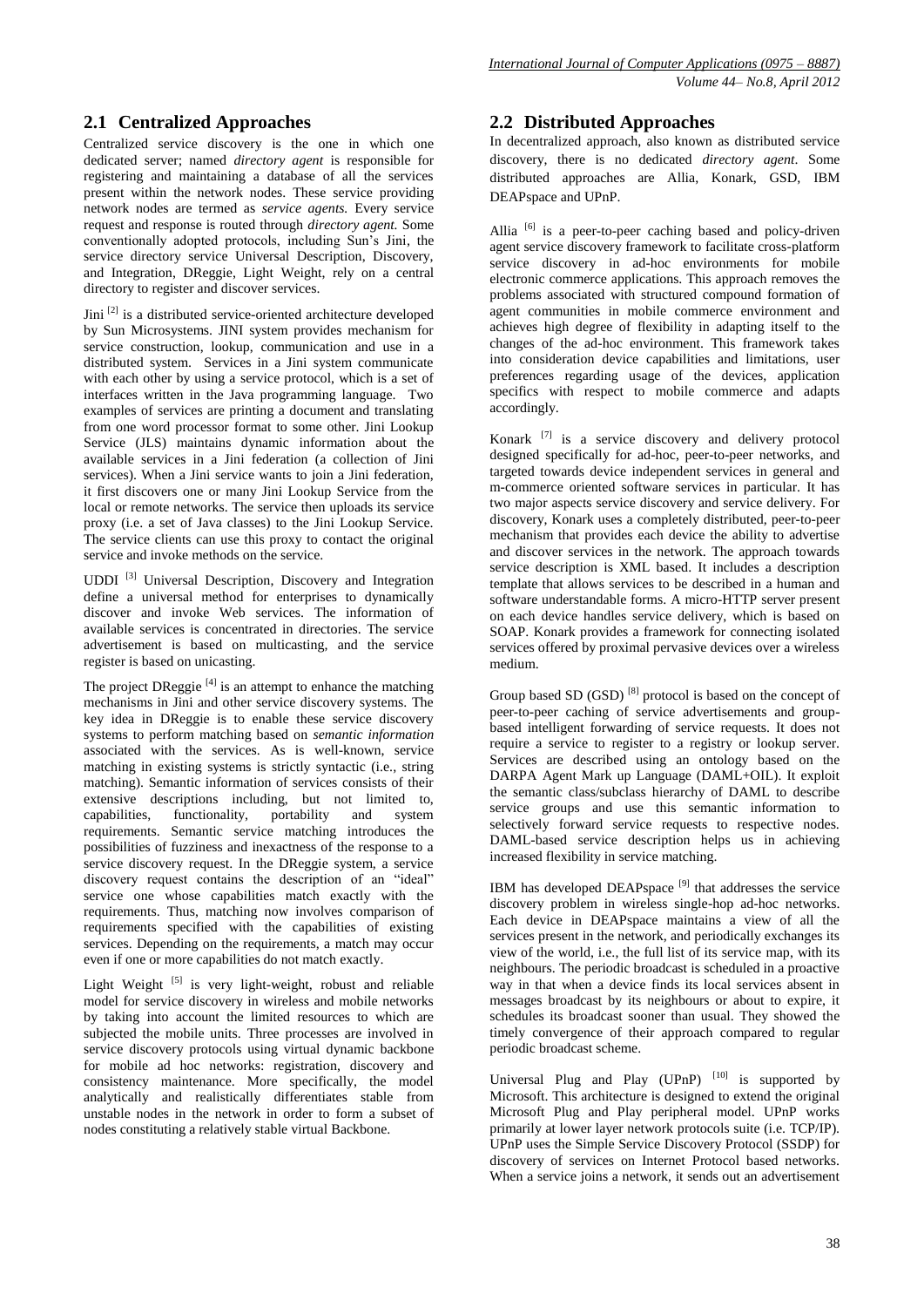message, notifying the world about its presence. The advertisement message contains a Universal Resource Locator (URL) that identifies the advertising service and a URL to a file that provides a description of the advertising service. When a service client wants to discover a service, it can either contact the service directly through the URL that is provided in the service advertisement, or it can send out a multicast query request.

#### **2.3 Other Approaches**

The IETF's Service Location Protocol (SLP)<sup>[11]</sup> represents the services in the form of URL and attributes and can work in directory-based or directory-less fashion. SLP has been developed to reduce the overload of the centralized directory. The SLP provides a flexible and scalable framework for providing hosts with access to information about the existence, location, and configuration of networked services. Traditionally, users have had to find services by knowing the name of a network host (a human readable text string) which is an alias for a network address. SLP eliminates the need for a user to know the name of a network host supporting a service. Rather, the user supplies the desired type of service and a set of attributes which describe the service. Based on that description, the Service Location Protocol resolves the network address of the service for the user. SLP provides a dynamic configuration mechanism for applications in local area networks. Applications are modelled as clients that need to find servers attached to any of the available networks within an enterprise. For cases where there are many different clients and/or services available, the protocol is adapted to make use of nearby Directory Agents that offer a centralized repository for advertised services. Such approaches are typically based on either pull- or push based broadcasting.

A novel resource and service discovery mechanism for MANET"s using Routing Intelligent Mobile Agents (RIMA) [12] is been proposed. RIMA's periodically collect routing, resource and service availability information and index the same in appropriate RIMA nodes. Every mobile node is close to at least one RIMA node. The mobile node running an application in need of a resource or a service dispatches a Discovery agent to its nearest RIMA node. The index available at the RIMA node will guide the Discoverer agent to the resource or service node.

#### **3. RELATED WORK**

Using data mining for MANET service discovery is a relatively new concept and only a small amount of work is done this direction. Hu<sup>[13]</sup> applied the mining technique for composite web service discovery but his work was not applied to Mobile Ad hoc Network. Jabas  $[14]$  applies the mining technique to MANET traffic to find interesting relations ships among MANET nodes. Their research was motivated by the fact that these relationships can assist routing, MAC and other protocols of MANET.

Service Mining<sup>[13]</sup> for Composite Service Discovery approach focuses on how to discover composite services through service mining. Manually searching for required services takes lot of time and energy for users. Provide web service users with the suggestions of composite service patterns. Thus, analyzing the relationship between web services becomes critical for us. Normally there are two kinds of service patterns: non-sequential patterns and sequential patterns. Approach is based on two data mining techniques, which are Multilevel Association Rule and Sequential Pattern Mining. There are three requirements can be match illustrated below.

- 1. Discover related services in more efficient way. Web service user can reduce time of manually searching for required services on UDDI since they can adopt discovered patterns which represents the frequentlyused patterns and highly-related web services.
- 2. Discover related services to reach user"s requirement. The more complete web usage data we can collect, the more different patterns we can extract. Different patterns represent different user behavior, and thus generation of enormously different patterns better satisfy users' requirement.
- 3. Discover syntactic and semantic relationship among related services. According to our approach, we can obtain service patterns in syntactic relationship and in semantic relationship. The web usage data mainly depends on users" behavior, and users may choose one of them or both of them to complete a specific task.

One way to enhance MANET performance is to disclose the hidden characteristics (patterns) of MANET and to utilize them in the distributed algorithms. This can be achieved by analyzing the MANET traffic in a tempo-spatial domain. In MANET mining, a new framework is proposed i.e. to apply the association rules to the packets traffic in MANET with respect to time. This technique paves the way for the other MANET algorithms.

Association Rules mining algorithms find out correlation among the services of one session and can predict future discovery requests based on current service discovery request. Noman Islam has used the FPTree algorithm of Association Rules mining algorithm for service discovery in MANET. Using the correlation among the services and piggybacking future service request answers along with current service requests authors have proved significant gain in performance [15] .

The Association Rules mining component uses the records stored in log database and applies FPTree mining algorithm on the these records to determine the correlation among the service requests. The algorithm determines what service requests are issued together i.e. frequent item sets. The frequent item sets thus discovered can be used to predict future service discovery requests based on the current service discovery requests. The FPTree approach has been applied to broadcast approach and found to give significant improvement in results. The approach has been implemented in JIST/SWANS network simulator [16, 17]. The simulation has been done in a field of  $500 \times 500$  with random placement of nodes. They used the default configuration parameters of JIST/SWANS for simulation. Service discovery requests are generated in a session such that they are correlated. Authors developed a Correlated Data Generator (CDG) module that issues service discovery requests based on a correlation matrix **CM** of  $\bf{n} \times \bf{n}$ , where **n** is the number of services in the network. The correlation matrix is built programmatically using Java Random Number Generator that follows a Uniform Distribution. An  $\mathbf{n} \times \mathbf{n}$  matrix of random numbers **R** is generated and based on this matrix, the correlation matrix **CM.** It was the novel approach to improve service discovery in MANET using Association Rules mining. The approach had been applied to broadcast approach and found to give significant improvement in results [15].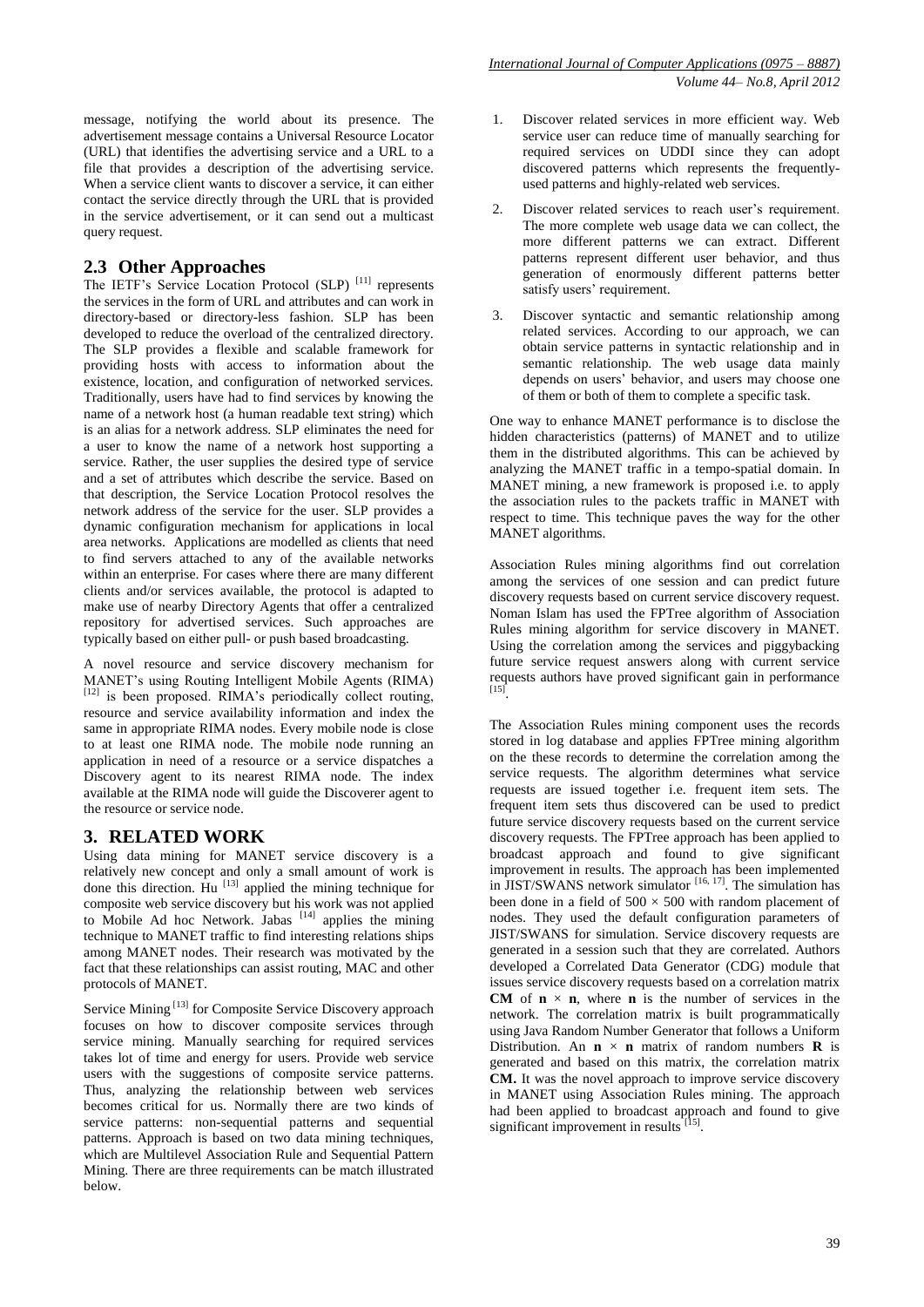## **4. PROPOSED SYSTEM**

Figure 1 shows the proposed approach of service discovery in MANET using Association Rules Mining. Mainly there are three main components.

1. Log Database: - It consists of various session records. Whenever the service request is send by the consumer the record will be logged in log database. A session consists of number of service discovery request by consumer and reply and request associated with that request. The Fields in service request and service reply is shown in Table 1 and Table 2 respectively.



**Figure 1: Proposed Approach Modules**

**2.** Association Rules Mining component: - It uses the records stored in log database. It uses the mining algorithms on these algorithms to determine correlation among service requests. It can use either Apriori or FPTree.

**Table 1: Service Request format**

| Field             | <b>Description</b>                      |
|-------------------|-----------------------------------------|
|                   |                                         |
| Service ID        | The unique identifier of the service to |
|                   | be requested                            |
| Originator        | The node who has initiated the service  |
|                   | discovery request                       |
| TTL               | Time to Live value to minimize          |
|                   | network overhead                        |
| Sender            | The address of the previous hop who     |
|                   | has forwarded the SREO                  |
| <b>Request ID</b> | The unique identifier for the service   |
|                   | request                                 |
| <b>Session ID</b> | The unique identifier of the session    |
|                   |                                         |

**3.** Service Discovery Component: - If the incoming message M is a service discovery request i.e. SREQ, the method extracts the requested service from the packet and looks for this service in its local service table. If the service table contains the desired service, then all the services related to this service are also picked and they are also returned along with the service in SREP message. If no service is found in service table, then SREQ is propagated ahead. If the incoming message is SREP, the node sees reply of its own SREQ, then it inserts this information in its service table along with other related service information. If SREP doesn"t belong to node, it propagates the SREP message along with

recording service and related information in its local service table.

#### **5. PROPOSED WORK**

Proposed system is being simulated using JiST packages along with JAVA language on Net beans platform. This section discusses in detail the experimental results of the proposed approach.

|  | <b>Table 2: Service Reply format</b> |  |
|--|--------------------------------------|--|
|  |                                      |  |

| Field             | <b>Description</b>                                       |
|-------------------|----------------------------------------------------------|
| Service ID        | The unique identifier of the service to be.<br>requested |
| Provider          | The node who has requested service.                      |
| Requestor         | The node whose service request is been<br>responded      |
| TTL.              | Time to Live value to minimize network<br>overhead       |
| <b>Request ID</b> | The unique identifier for the service<br>request         |
| <b>Session ID</b> | The unique identifier of the session                     |

### **5.1 Simulation Parameters**

Various parameters are been considered for comparing the performance of these two algorithms. Different results are compared by varying the number of nodes during the simulation. As the number of nodes increases, the number of request going outside drastically increases without using association rules algorithm. For FPTree and Apriori algorithm they are slightly changing. Number of services available within the network also affects the performance. For the proposed approach we have limited the number of services to 3 and 5. Simulation is carried out for three conditions as follows:

- a. Without using mining: Here mining component is not used. Simply logging component and service discovery component is present.
- b. Using FPTree Algorithm: It uses the FPTree algorithm for service discovery. This algorithm is already been implemented [15].
- c. Using Apriori Algorithm: This algorithm is my approach for service discovery in MANET. Here item sets are generated using Apriori algorithm to predict the future request.

#### **5.2 Simulation**

Number of nodes makes the significant affect on the service discovery. Assume the number of services 5, TTL 3 and range of nodes from 40 to 55 and its results are shown in Figure 2. Figure 2 shows the comparative results for without using mining, FPTree and Apriori. From the above it is observed as follows:

- 1. Without using association rules mining algorithm the request going outside is much more.
- 2. Using FPTree algorithm request going outside for nodes 40 to 45 it is decreasing and increasing for 46 to 50. Than again decreasing for nodes 51 to 55.Thus results obtain in FPTree are in wavelet form.
- 3. Using Apriori algorithm at 40 it is more and than goes on decreasing. At 50 it is 1 and then remains static.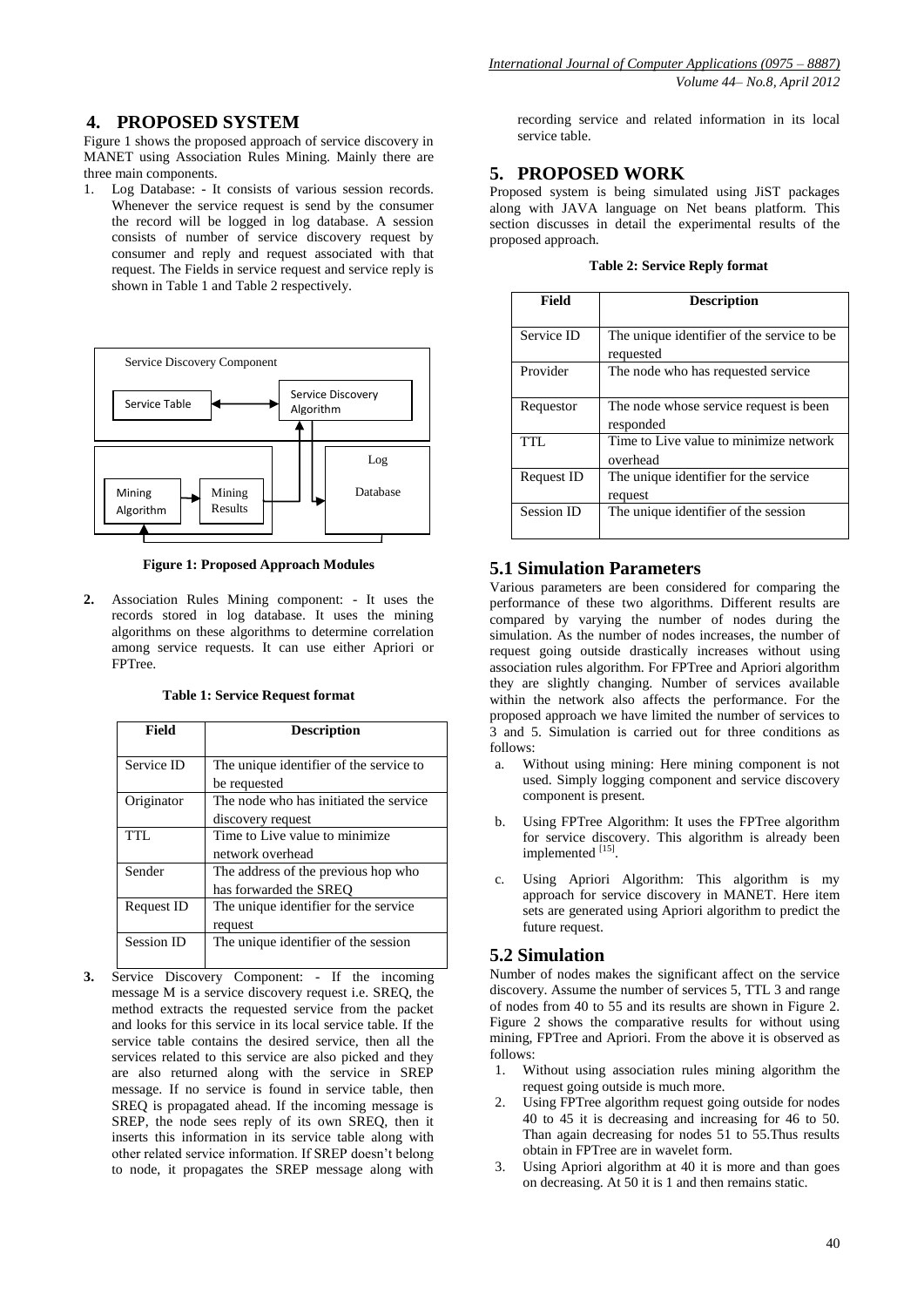## **5.3 Results and Discussion**

Without using any of association rules algorithm request went outside is significantly more. Thus it consumes more time and more request response is generated. This leads to the generation of more traffic as shown in Figure 3.

## **Locally Satisfied Request**





From the FPTree algorithm implementation there is significant gain in the performance. But the point to be noted is for the same range of nodes request went outside in not constant. The results obtained are in fluctuating manner as wavelet form. For the slightly variance in number of nodes not the same results will be obtained as that of previous nodes. Thus future request generation are less obtained.

service discovery in Mobile Ad hoc Network. Both Apriori and FPTree algorithm are suitable for finding association between service request and its response.

Without using Association rules mining for service discovery are having poor results. FPTree algorithms results are fluctuating. Apriori is better than FPTree algorithm as results have proved. As the number of nodes increases static ratio is gained in Apriori algorithm simulation.

### **7. REFERENCES**

- [1] Feng Zhu, Matt Mutka and Lionel Ni, "Service Discovery in Pervasive Computing Environments", IEEE Pervasive Computing, Volume 4, Issue 4, pp. 81-90, October 2005.
- [2] Jini Technology Core Platform Specification, v. 2. 0, Sun Microsystems, 2003.
- [3] UDDI Version 3.0 Published Specification, [Online] Available: http://www.uddi.org, Jul. 2002.



**Figure 3: Simulation Comparisons for 40 to 55 Nodes**

In the Apriori algorithm results observed are the static one. When number of nodes is certain ranges it gives the same results. Future request for the services generated here will be more effective as compared to the FPTree algorithm. From the above, Apriori is better than the FPTree algorithm in terms of varying number of nodes.

## **6. CONCLUSION**

A simple approach for service discovery is been proposed over here. Association rules provide information of this type in the form of "if-then" statements. These rules are computed from the data and, unlike the if-then rules of logic, association

rules are probabilistic in nature. The overall concepts required for the proposed system for the implementation of Association Rules. Association rule approach is some new aspect for the

- [4] Dipanjan Chakraborty, F.P., Sasikanth Avancha and Anupam Joshi, "DReggie : Semantic Service Discovery for M-Commerce Applications", in Reliable and Secure Applications in Mobile Environment in Conjunction with 20th Symposium on Reliable Distributed Systems (SRDS), 2001.
- [5] Mallah R.A. and A. Quintero, "A Light-Weight Service Discovery Protocol for Ad Hoc Networks", Journal of Computer Science, pp. 330-337, 2009.
- [6] Olga Ratsimor, D.C., Anupam Joshi and T. Finin, "Allia: Alliance-based Service Discovery for Adhoc